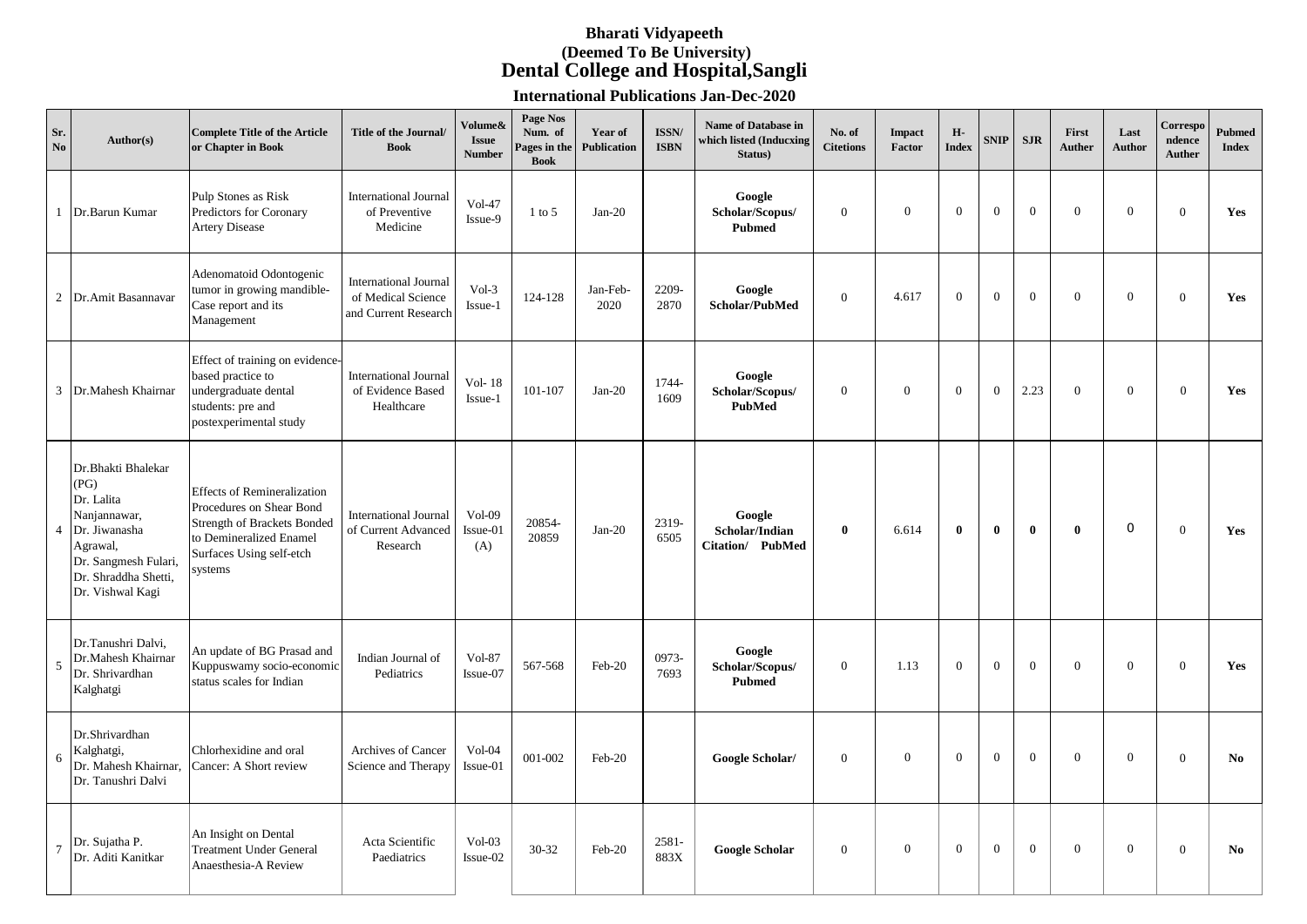| 8  | Dr. Sharad Kamat, Dr.<br>Santosh Hugar, Dr.<br>Girish Nanjannawar                                                              | A Comparative evaluation of<br>sealing ability of three<br>perforation repair materials<br>using a field emission gun-<br>scanning electron microscope                         | Saudi Endodontic<br>Journal                                                  | $Vol-10$<br>Issue-02 | 95-99           | May-August-<br>2020 | 1658-<br>5984 | Google<br>Scholar/Scopus/Web<br>of Science                       | $\overline{0}$ | $\mathbf{0}$   | $\mathbf{0}$   | $\mathbf{0}$   | $\overline{0}$ | $\theta$       | $\mathbf{0}$   | $\overline{0}$ | No  |
|----|--------------------------------------------------------------------------------------------------------------------------------|--------------------------------------------------------------------------------------------------------------------------------------------------------------------------------|------------------------------------------------------------------------------|----------------------|-----------------|---------------------|---------------|------------------------------------------------------------------|----------------|----------------|----------------|----------------|----------------|----------------|----------------|----------------|-----|
| 9  | Dr.Sumit Vhate (PG),<br>Dr. Sharad Kamat,<br>Dr. Santosh Hugar,<br>Dr. Girish<br>Nanjannawar,<br>Dr. Anuradha<br>Wankhade (PG) | <b>Effect of Three Different</b><br>Polishing Systems on Surface<br><b>Texture of Nanofilled</b><br>Composite-A Profilometirc<br>Study                                         | Journal of Clinical<br>and Diagnostic<br>Research                            | $Vol-14$<br>Issue-6  | ZC11 to<br>ZC14 | $Jun-20$            | 0973-<br>709X | Google Scholar/Web<br>of<br>Science/PubMed/Pop<br>line           | $\mathbf{0}$   | $\mathbf{0}$   | $\mathbf{0}$   | $\mathbf{0}$   | $\mathbf{0}$   | Yes            | $\mathbf{0}$   | $\overline{0}$ | Yes |
|    | 10 Dr. Tanushri Dalvi                                                                                                          | Knowledge, Attitude and<br>Practices Related to Oral<br><b>Health Among Nursing</b><br>Students in Davangere City:<br>A Cross- Sectional Survey                                | Oral Heath and<br><b>Preventive Dentistry</b>                                | $Vol-18$<br>Issue-3  | 493-498         | $Jun-20$            | 1602-<br>1622 | Google<br>Scholar/Scopus/Web<br>of<br>Science/PubMed/Me<br>dline | $\overline{0}$ | 0.41           | $\overline{0}$ | 0.39           | $\mathbf{0}$   | $\theta$       | $\overline{0}$ | $\overline{0}$ | Yes |
|    | 11 Dr. Madhuri Sale                                                                                                            | Efficacy of modified cell<br>block cytology compared to<br>fine needle aspiration<br>cytology for diagnostic oral<br>cytopathology                                             | Biotechnic &<br>Histochemistry                                               | $Vol-95$<br>Issue-06 |                 | $Jun-20$            | 1052-<br>0295 | Google<br>Scholar/Scopus/Web<br>of Science/PubMed                | $\mathbf{0}$   | 0.948          | $\mathbf{0}$   | $\mathbf{0}$   | $\mathbf{0}$   | $\theta$       | $\mathbf{0}$   | $\overline{0}$ | Yes |
|    | 12   Dr. Manasi Kulkarni                                                                                                       | Coronavirus and the Dental<br>Setup-The Way Forward                                                                                                                            | <b>International Journal</b><br>of Medical Science<br>and Current Research   | $Vol-03$<br>Issue-03 | 685-690         | $Jun-20$            | 2209-<br>2870 | Google<br>Sholar/PubMed                                          | $\overline{0}$ | 5.565          | $\mathbf{0}$   | $\mathbf{0}$   | $\overline{0}$ | $\overline{0}$ | $\mathbf{0}$   | $\overline{0}$ | Yes |
|    | 13 Dr. Suvarna Jadhav                                                                                                          | Role of Cumin in<br>Management of Type 2<br>Diabetes Mellitus with<br>respect to its Antidiabetic and<br><b>Antioxidant Property</b>                                           | <b>International Journal</b><br>of Research in<br>Pharmaceutical<br>Sciences | $Vol-11$<br>Issue-3  | 4157-4161       | $Jul-20$            | 0975-<br>7538 | Google<br>Scholar/Scopus/Inde<br>x copernicus                    | $\overline{0}$ | $\overline{0}$ | $\mathbf{0}$   | $\mathbf{0}$   | $\mathbf{0}$   | $\overline{0}$ | $\overline{0}$ | $\overline{0}$ | No  |
| 14 | Dr. Bhagyashri<br>Mirajkar                                                                                                     | A Comparative Evaluation of<br>Marginal Adaptability of<br>Three Recent Nano-Filled<br>Restorative Materials Under<br><b>Scanning Electron</b><br>Microscope-an-In Vitro Study | <b>EC Dental Science</b>                                                     | $Vol-19$<br>Issue-8  | 107-112         | $Jul-20$            |               | Google<br>Sholar/PubMed                                          | $\overline{0}$ | $\overline{0}$ | $\overline{0}$ | $\overline{0}$ | $\overline{0}$ | $\overline{0}$ | $\mathbf{0}$   | $\overline{0}$ | Yes |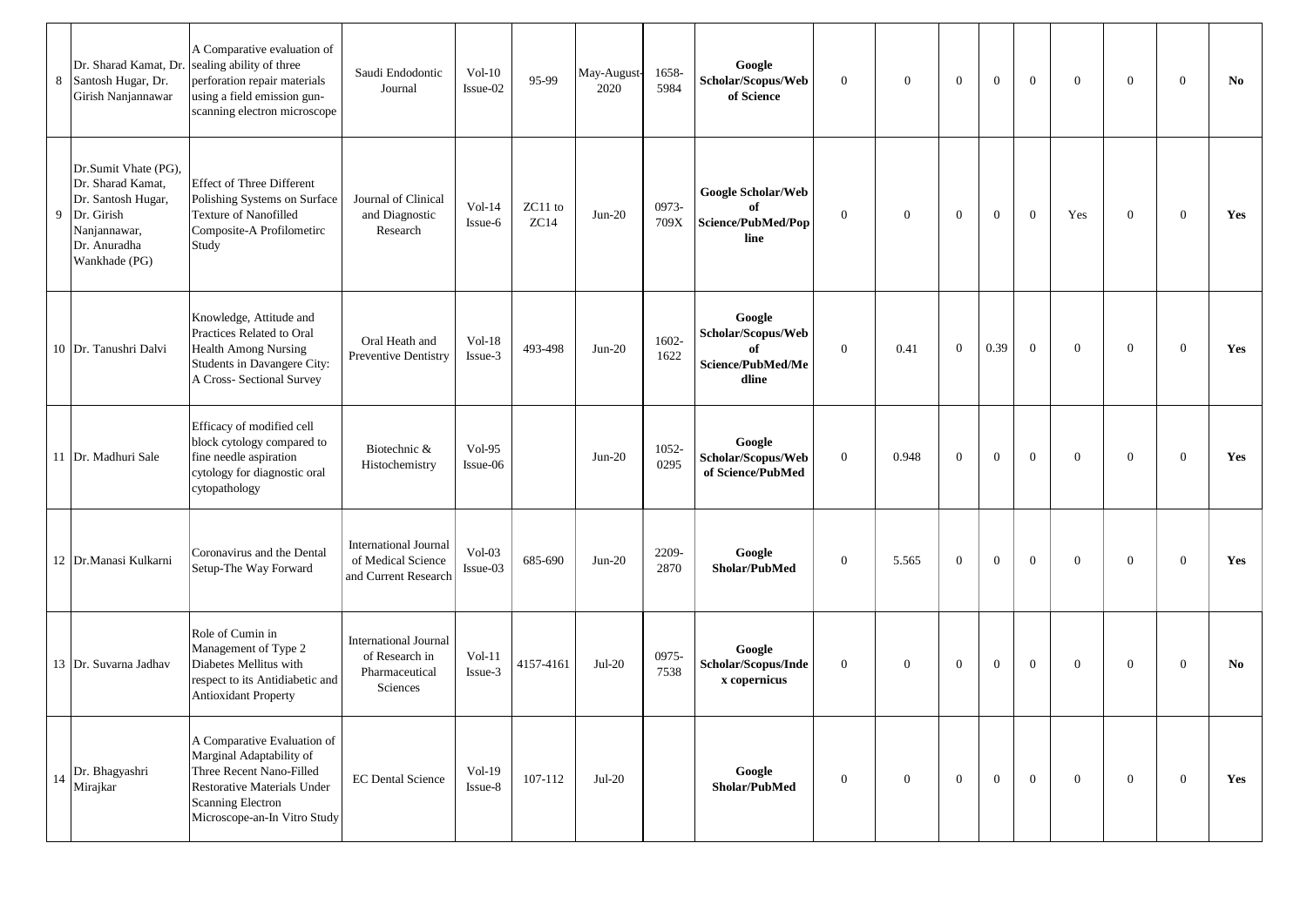|    | 15 Dr.Amit Basannavar                                                                                                                                                  | Surgical Exploration As A<br>Treatment In Traumatic Bone<br>Cyst- A Case Report                                                                                                                                                           | Journal of Critical<br>Reviews                                                                 | Vol-7<br>Issue-14    | 1520-1523 | $Jul-20$           | 2394<br>5125     | Google<br>Sholar/Scopus/Web<br>of Science      | $\mathbf{0}$     | 1.091 | $\overline{0}$ | $\overline{0}$ | $\theta$       | $\overline{0}$ | $\mathbf{0}$   | $\overline{0}$ | No. |
|----|------------------------------------------------------------------------------------------------------------------------------------------------------------------------|-------------------------------------------------------------------------------------------------------------------------------------------------------------------------------------------------------------------------------------------|------------------------------------------------------------------------------------------------|----------------------|-----------|--------------------|------------------|------------------------------------------------|------------------|-------|----------------|----------------|----------------|----------------|----------------|----------------|-----|
| 16 | Dr. Sandhyarani B,                                                                                                                                                     | Prevalence of dental caries in<br>Dr. Dayanand Huddar, children with dental fluorosis                                                                                                                                                     | <b>International Journal</b><br>of Dental Science and<br>Innovative Research<br>(IDSIR)        | $Vol-03$<br>Issue-04 | 369-372   | $Jul-20$           | 2581<br>5989     | Google Scholar/Web<br>of Science/PubMed        | $\mathbf{0}$     | 5.09  | $\overline{0}$ | $\mathbf{0}$   | $\overline{0}$ | $\overline{1}$ | $\mathbf{0}$   | $\overline{1}$ | Yes |
| 17 | Dr. Sandhyarani B,<br>Dr. Dayanand Huddar                                                                                                                              | Co-relation of frequency and<br>consistency of diet with<br>dental caries in residential<br>and non-residential school<br>children                                                                                                        | <b>International Journal</b><br>of Medical Science<br>and Current Research                     | $Vol-03$<br>Issue-04 | 676-681   | July-August-<br>20 | 2209-<br>2870    | Google<br>Scholar/PubMed                       | $\mathbf{0}$     | 5.565 | $\overline{0}$ | $\mathbf{0}$   | $\theta$       | $\overline{1}$ | $\mathbf{0}$   | $\overline{1}$ | Yes |
| 18 | Dr. Sandhyarani B,                                                                                                                                                     | Estimation of salivary<br>glutathione levels and lipid<br>Dr. Dayanand Huddar, peroxidation in caries free<br>and caries active children.                                                                                                 | <b>International Journal</b><br>of Dental Science and<br>Innovative Research<br>(IDSIR)        | $Vol-03$<br>Issue-04 | 338-341   | Aug-20             | 2581<br>5989     | <b>Google Scholar/Web</b><br>of Science/PubMed | $\mathbf{0}$     | 5.09  | $\overline{0}$ | $\mathbf{0}$   | $\overline{0}$ | - 1            | $\mathbf{0}$   | - 1            | Yes |
| 19 | Dr. Ramoli Pawar<br>(PG)<br>Dr. Sandhyarni B<br>Dr. Anil Patil<br>Dr. Mittal Kevadia<br>(PG)<br>Dr. Dr.<br>Devendrapratap Singh<br>(PG)<br>Dr. Aranta Chindane<br>(PG) | Resin Infiltration Technique<br>in Primary Teeth: A Review                                                                                                                                                                                | <b>International Journal</b><br>of Dental Science and<br><b>Innovative Research</b><br>(IDSIR) | $Vol-03$<br>Issue-05 | 372-377   | Sep-20             | $2581 -$<br>5989 | <b>Google Scholar/Web</b><br>of Science/PubMed | $\boldsymbol{0}$ | 5.09  | $\overline{0}$ | $\mathbf{0}$   | $\overline{0}$ | - 1            | $\overline{0}$ | - 1            | Yes |
| 20 | Dr. Mittal Kevadia<br>(PG)<br>Dr. Sandhyarni B<br>Dr. Anil Patil<br>Dr. Ramoli Pawar<br>(PG)<br>Dr. Sujatha P.<br>Dr. Krishna Patil                                    | Effect of Various Agents on<br>Remineralization of Artificial<br>Carious Lesions on Primary<br>Molar: An Invitro Study                                                                                                                    | <b>International Journal</b><br>of Dental Science and<br><b>Innovative Research</b><br>(IDSIR) | $Vol-03$<br>Issue-05 | 358-365   | Sep-20             | 2581-<br>5989    | <b>Google Scholar/Web</b><br>of Science/PubMed | $\boldsymbol{0}$ | 5.09  | $\overline{0}$ | $\mathbf{0}$   | $\overline{0}$ | - 1            | $\overline{0}$ | - 1            | Yes |
|    | Dr. Anil Patil<br>Dr. Sukanya Bahirat<br>21 Dr. Sandhyarni B<br>Dr. Devendrapratap<br>Singh (PG)                                                                       | The Effect of Virtual Reality<br>(VR) Audio-analgesia and<br>Combination of White noise<br>with Aromatherapy on<br>pediatric dental patients<br>anxiety and disruptive<br>behaviour who require<br>administration of local<br>anaesthesia | <b>International Journal</b><br>of Dental Science and<br><b>Innovative Research</b><br>(UDSIR) | $Vol-03$<br>Issue-05 | 105-113   | $Sep-20$           | 2581-<br>5989    | <b>Google Scholar/Web</b><br>of Science/PubMed | $\overline{0}$   | 5.09  | $\overline{0}$ | $\mathbf{0}$   | $\overline{0}$ | $\overline{1}$ | $\mathbf{0}$   | -1             | Yes |